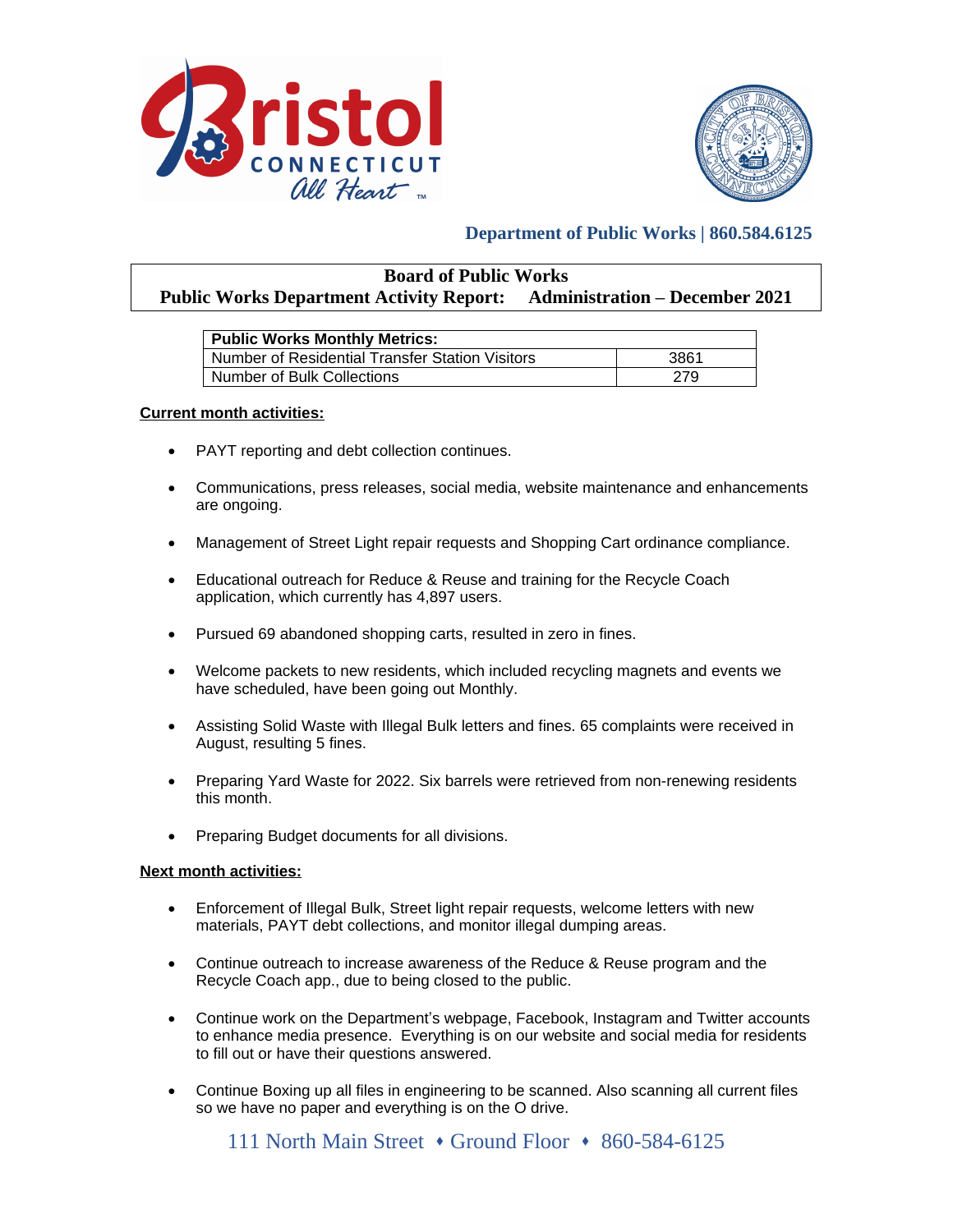Begin selling 2022 Rubbish and Yard Waste renewals January 1, 2022

# **Administration staff or concerns:**

Administration Monthly OT Costs: \$197.57

# **Engineering Division Monthly Report January 2022 BPW Meeting**

(Summary of December Activity):

- Utility coordination meetings for bridges on East St, Mellen St and Downs St.
- Shrub Rd RFP for sidewalks. N Main RFP for streetscape imprint after paving
- Issue work orders/ oversee misc. storm drainage work in support of DPW 2022 Spring Paving program
- Pine Sed Chamber Construction scheduled with contractor for March.
- N. Main Street Streetscape Concept Design
- Coordination meetings Eversource/ Water/City Departments regarding Paving Program.
- Signal timing study complete Staff training pending
- Divinity St culvert coordination and research for drainage. LOTCIP application and roadway classification modification with state.
- Lake Ave culvert coordination and design by consultant. Wetlands approval in Bristol & **Southington**
- Wolcott St reconstruction design coordination & review
- ADA transition plan Consultant completing field inspection of HC Ramps
- Pavement Management Consultant roadway rating increase to s.
- Eversource gas main installation coordination for new mains and replacements, roadway repairs by ES or fee in lieu.
- Mem Blvd Bridge Replacement Project –construction ongoing
- Memorial Blvd Wall Replacement Project –construction ongoing
- Inspect DPW facilities Storm water control program
- Complete Louisiana Ave Bridge Waiting on utility company to move wires then complete fencing for neighbors. (Frontier shifted wires 1/13/22)
- Inspect pavement markings on roadways.
- Coordination ongoing with CTDOT for West End 69/72 project
- Initial coordination with consultant Shrub Road Sidewalks design (survey starting)
- Issue street light bid
- Field St culvert award of contract for design

# **Engineering Division next month activities:**

- Fire House 3 drainage resolution
- Memorial Blvd Bridge open
- Utility coordination for Jerome Ave bridge
- Oversee storm drainage upgrades / repairs for Fall/Spring Paving program.
- Consultant preparation of Storm water Pollution Prevention Plan DPW James P Casey Road site
- Eversource Gas coordination for winter projects
- Louisiana Ave coord with Eversource to move pole and install remaining fence
- Issue permanent patch bid
- Award street light bid and coordinate with new contractor
- Maple Ct reconstruction design.
- Update CT DOT roadway mapping, update street light inventory for Eversource
- Training with VHB Engineering regarding signal timing. Review report to schedule repairs. (Report to be complete)
- Sediment removal plans Frederick St bridge/Pequabuck culvert/floodway.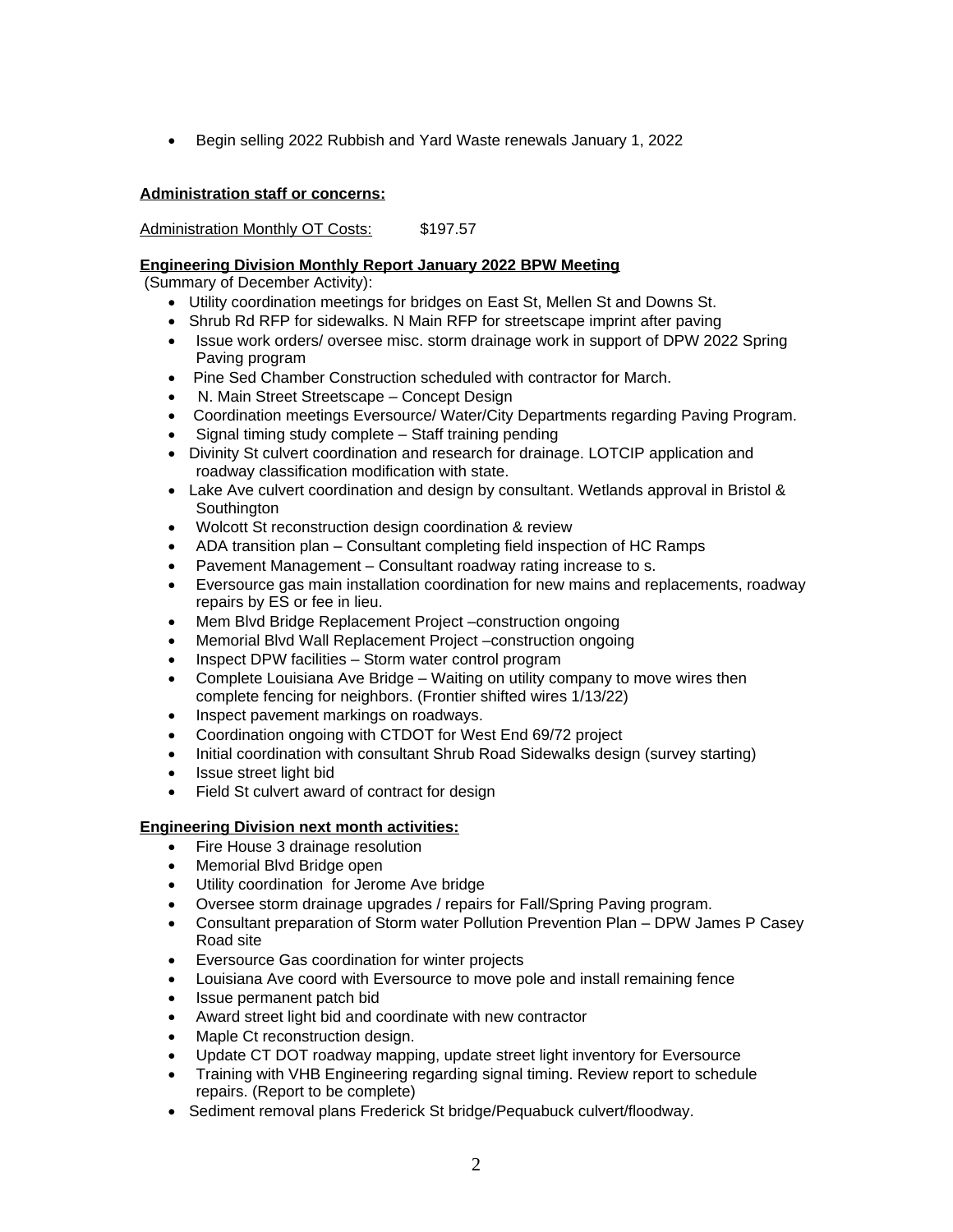- Work orders for ADA ramps at roads on 2022 paving list.
- Huntington Woods final detention pond storm drain replacement design/bid
- Community Connectivity bid.
- Award Permanent Patch bid
- Miscellaneous Storm Drainage bid
- Schedule Collins Rd & Maheu St drainage improvements.

### **Engineering Division staff or concerns:**

Overtime for Retaining Wall (Engineering Staff) \$155.62 Construction Inspector and Environmental Pr

Land Use activities for December 2021:

## *Zoning Commission*

Special Permit for environmental services facility at Emmett Street; Assessor's Map 4, Lot 6-4; IP-1 – APPROVED.

Site Plan for fast food restaurant and drive-up facilities at 454 Farmington Avenue; Assessor's Map 37, Lot 79 – APPROVED WITH STIPULATIONS.

## *Inland Wetlands & Watercourses Commission*

Permit determination for operation and use "as of right" in accordance with wetland regulations Section 4.1 e of Bristol Inland Wetland Regulations for the removal of two underground storage tanks and replace with one above ground storage tank and a temporary above ground storage tank during construction at 1080 Terryville Avenue; Assessor's Map 67, Lot 28 – APPROVED.

Wetlands application for the clearing, filling, grading, and footing drain discharge in conjunction with a new single-family residential home and 12x14' shed at 150 Nelson Farm Road; Assessor's Map 55, Lot 8 – APPROVED WITH STIPULATIONS.

Wetlands application for the maintenance of an existing drainage facility in conjunction with a subdivision application at 1444 Farmington Avenue; Assessor's Map 46, Lot 75A – APPROVED WITH STIPULATIONS.

### *Zoning Board of Appeals*

The Board did not meet in December

### *Historic District Commission*

Request for a Certificate of Appropriateness for new solar panels on the roof at 225 Grove Street; Assessor's Map 24, Lot 102 – APPROVED.

### *Planning Commission*

Subdivision (Perkins Meadow), west of Perkins Street, south of James P. Casey Road (9 lots); Assessor's Map 62, Lots 7 & 8; R-25 (Single-Family Residential) zone – PUBLIC HEARING SCHEDULED FOR JANUARY 26, 2021.

Resubdivision, 1444 Farmington Avenue (2 lots); Assessor's Map 46, Lot 75A; BG (General Business) zone – PUBLIC HEARING POSTPONED TO JANUARY 26, 2021.

### **Land Use staff or concerns:**

- o Monthly overtime costs (Board/Commission Secretaries at meeting; Assistant City Planner at meetings):
	- \$1816.53

**Facilities – December 2021**

### **Building Maintenance current month (December 2021) activities:**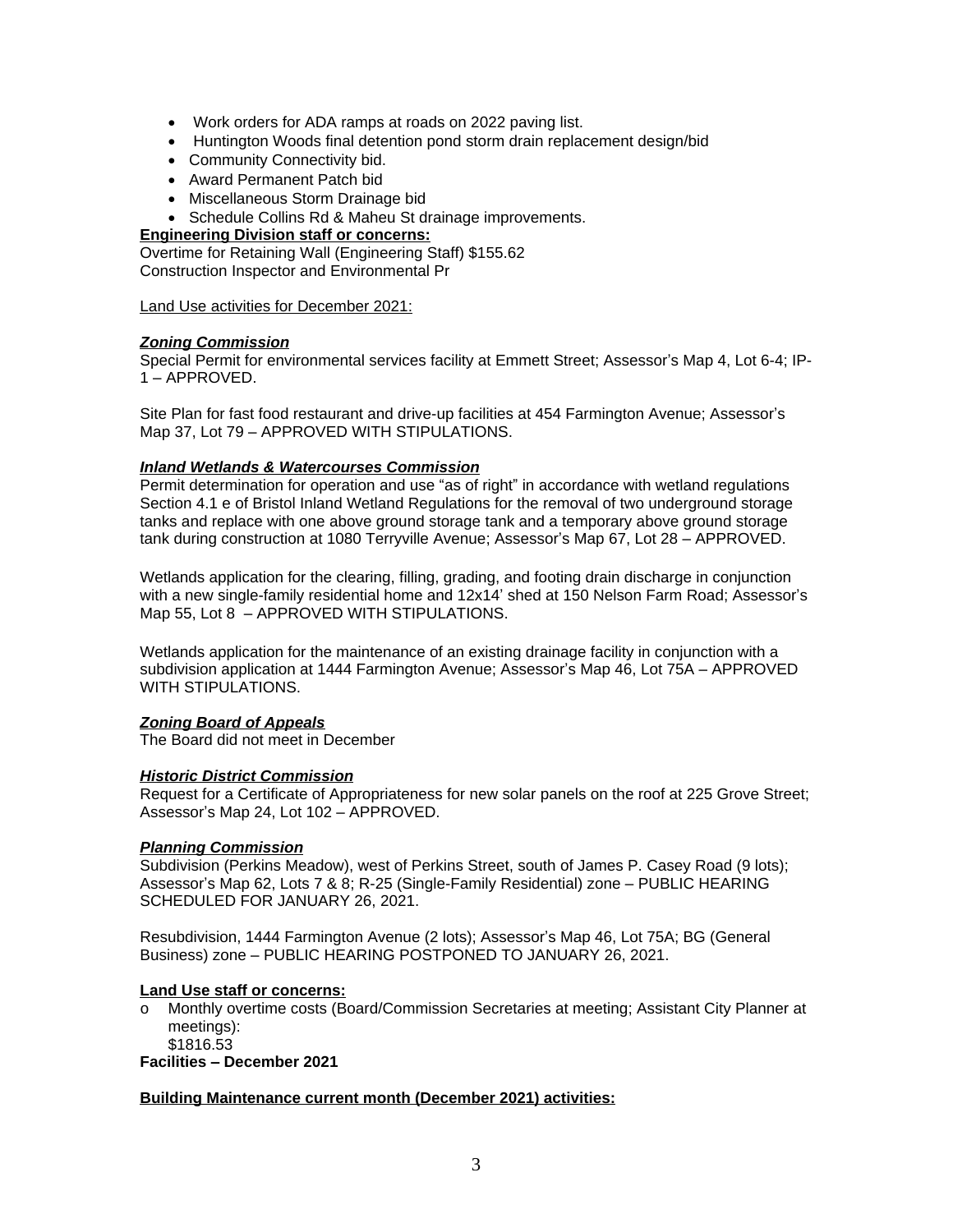- Staff provided ongoing support to Van Zelm, Downes/D'Amato and others for site access, building systems review and other tasks associated with the repurposing of the former Court House space for the future renovation of City Hall
- Facilities Manager attended Underground Storage Tank Class A Operator training, as required by CT DEEP UST program requirements
- Provided assistance to Emergency Management in the delivery of 25 cots to the shelter at First Congregational Church on Federal Hill
- Offshore Construction completed roof inspections on City Buildings prior to snow season
- Supported City Departments as required in any manner related to seasonal events, including food donation collections/deliveries, events and functions
- Accurate Insulation completed minor ceiling mold abatement at Fire HQ, including cleaning, disinfection and application of a mold-resistant paint to the ceiling of the apparatus bay
- Synergy Fire replaced heat/CO detector heads at Fire House #5, which have a 6 year operational life cycle
- Tabacco & Sons repaired a collapsed underground storm water drain line at Fire House #3
- Facilities Manager participated in a SustainableCT Climate Leadership Designation focus group on 12/10, as the City of Bristol is a Silver certified community in the State program
- Obtained an Eversource equipment rebate for the newly installed condensing boiler at 51 High Street in the sum of \$5,982.00
- Snow operations responses on 12/8, 12/24 and 12/25

# **Building Maintenance next month (January 2022) activities:**

- Facilities Manager to complete annual review of existing Lockout-Tag Out procedures with Senior Maintenance Technician and make changes as necessary. Blood Borne Pathogen policies will also be reviewed/updated and staff training to be completed, fulfilling OSHA required guidelines
- Oakland LLC to complete plumbing modifications to support the move of an ice machine into the boiler room to better aid Fire Department staff for emergency response events and decontamination processes
- Sunglass Window Films to complete installation of window tinting on new Fire HQ overhead door windows and transoms
- Assist City Hall Departments and Bristol Police in preparation for transition to former Court House swing space related to City Hall renovation activities and provide access/assistance to Downes/D'Amato staff to begin demolition of existing conditions for build-out of new office spaces
- Staff to complete painting of the ceilings throughout the Animal Control Facility, provide support to BPD Traffic Division due to the long term loss of Traffic Technician Wadowski, respond to winter storm operations as required
- Submit Eversource equipment rebates for Police Basement LED parking lot lighting and City Yard roof-top HVAC unit

# **Building Maintenance Staff or concerns:**

- Anticipate low to moderate levels of Vacation/Miscellaneous time off during January
- Several employees required to quarantine or provide support to family members impacted by COVID Delta variant
- Long term loss of Groundskeeper/Building Technician due to worker's comp injury sustained on 1/11/21 (temporary Custodian Giovanni Antonio taking on the landscaping during this absence)

# **Building Maintenance OT Costs:**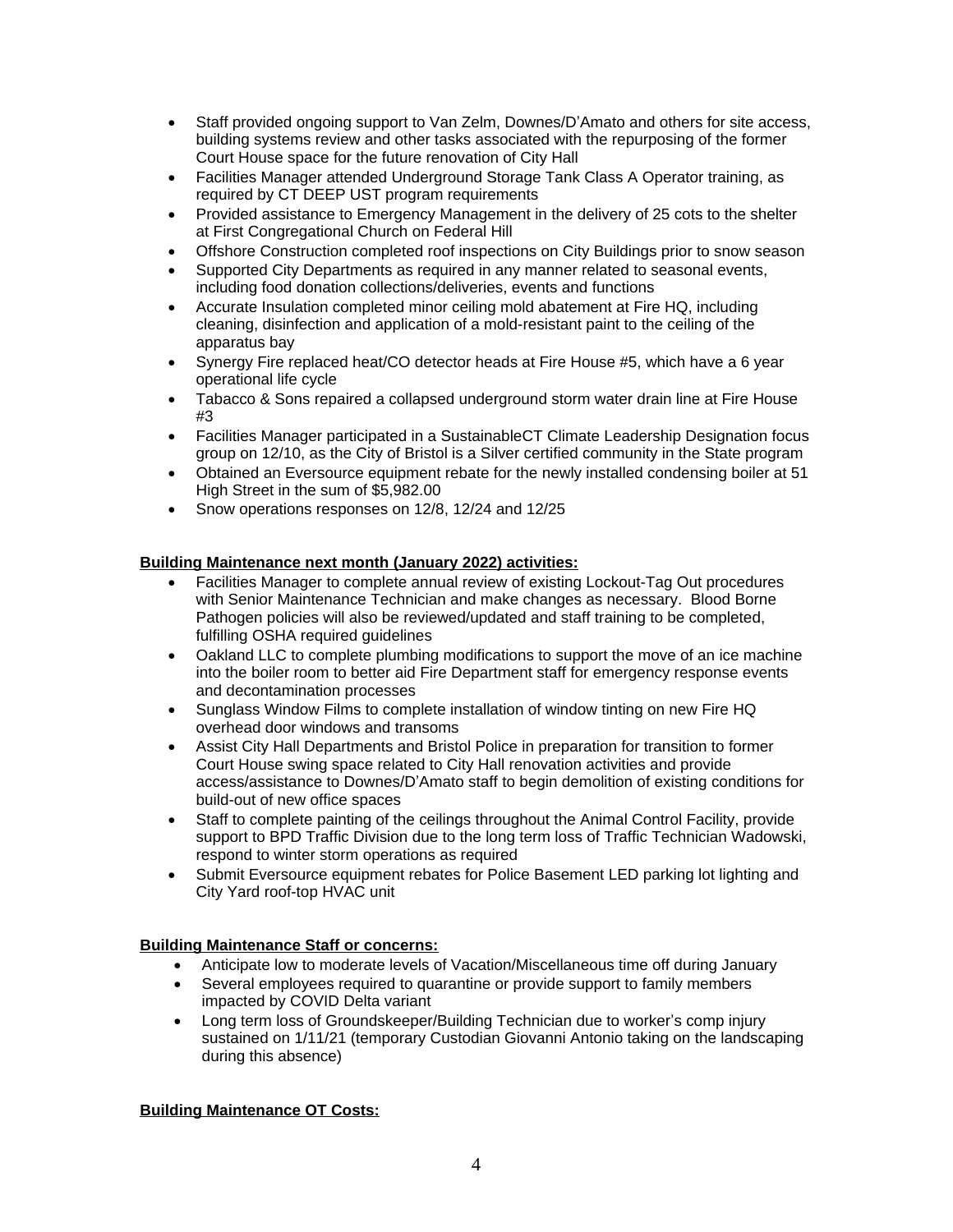\$5,059.60: Staffing coverage for after-hour maintenance issues, staffing coverage for shift vacancies due to vacations/earned time off/observed holidays and snow removal operations

# Streets December 2021 Report

## **Streets current month activities:**

- Continued to provide all employees with cleaning supplies as well as masks due to COVID-19
- Continued with roadside maintenance of City properties, including litter and yard sign removal. This work will be on going throughout the seasons
- Preparing for winter with salt deliveries as well as liquid mag
- Installed under drain at Stafford School with 5 catch basins (loam and seed in the fall)
- Started making our own asphalt with Bagela with Tilcon closed
- Serviced trees, including pruning, removals, and testing
	- o Take downs (Nueman Place -2, Surrey Dr, Matthews St, Andersen Ave, Walnut St-2, Jamaica Ave )
	- o Cut planks for benches from Boulevard Trees
- Pine Lake Parking Lot- (Waiting on sewer lateral to top coat)
- Milling and Paving- (Willis St)
- Addressing Street Signs
- Stump Removals/ Loam
- Continuing small road repair
- Curb repair
- Vactor Work
- Cleaned out culverts throughout the city
- Milling and Paving
- Driveway Aprons
- Loam
- Patched Potholes
- Street Sweeping
- Storm Drainage
	- o Completed Basin Repairs (Stafford School-5, Oakwood Circle, Collier Ave)
	- o Installing new poles and signage
	- o Created signs for Farms to Families as well as several for ECD projects.
- Winter Operations
	- o Had several storms throughout the month which resulted in snow removal (Intersections, dead ends, sight line issues)
	- o Mailbox Repairs

### **Streets next month activities:**

- Continue with roadside maintenance
	- o Street Sweeping
	- o Potholes
	- o Curb repair
	- o Loam
	- o Driveway aprons
	- o Catch basin repair
- Pine Lake Parking Lot
- Winter Operations
	- o Plowed and treated roads
	- o Service Requests
		- **-** Curbing
		- Mailboxes
- Continue addressing street road name signage replacement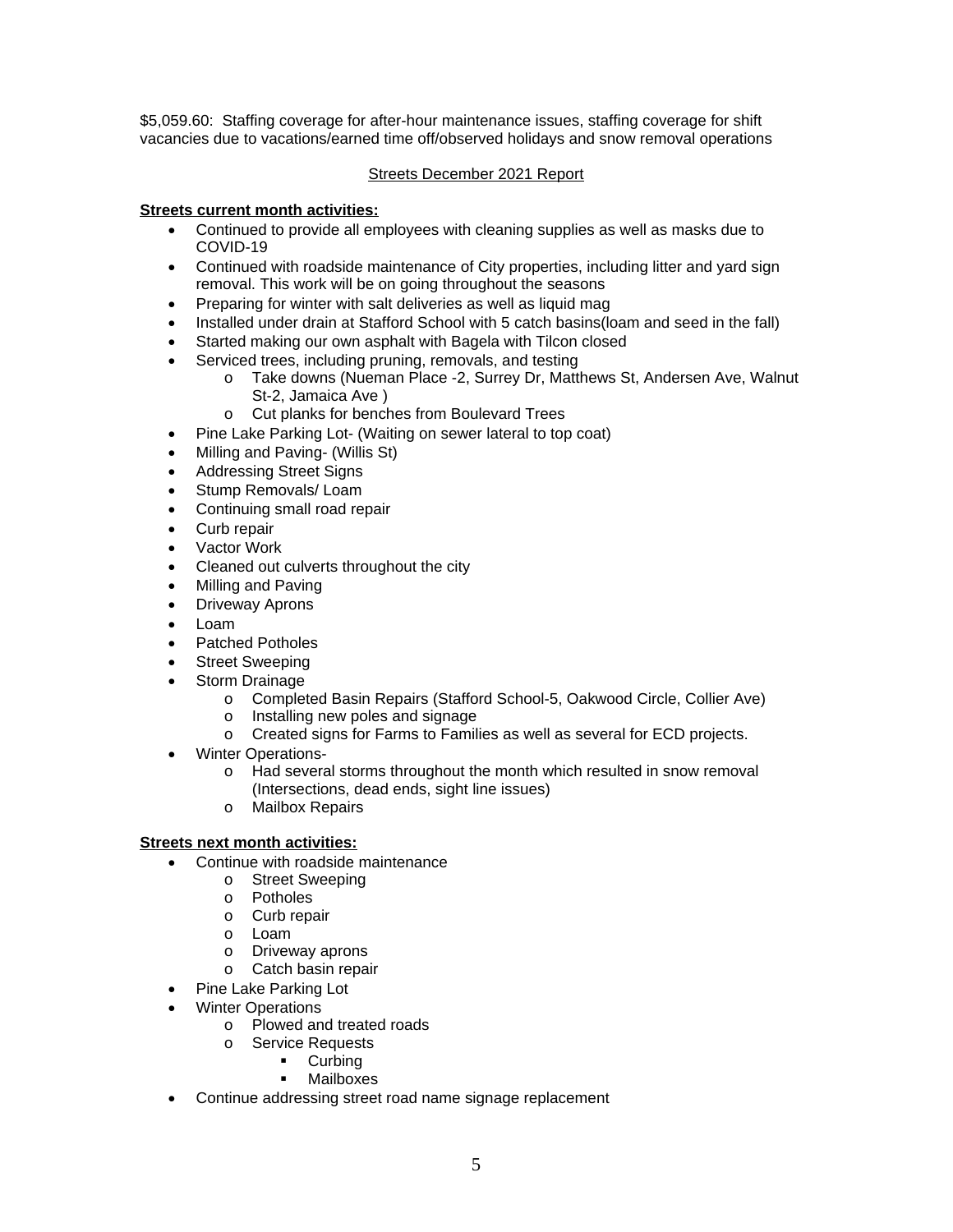- o Installing new poles and or signage
- o Look into printing other road signage of other Departments
- o Fixing and installing signs for Police Department
- Maintenance of city properties
	- o Litter clean up
	- o Lawn Maintenance
	- o Bridge clean ups
- Continue tree take downs, trimming and stump grinding
- Continue to address seasonal maintenance activities, including preparation of seasonal operation equipment
- Assist other public work programs and departments as required

# **Streets staff or concerns:**

Street Division is currently addressing service requests from the general public with our maintenance programs. We have been managing these requests throughout designated areas.

December OT Total- \$2,957.46

## **Solid Waste December 2021 Report**

# **Solid Waste current month activities:**

- Continued illegal bulk inspection and enforcement activities. We sent out 64 letters and picked up 5 illegal bulk stops.
- The bulk crew picked up 279 scheduled bulk stops.
- Returned to Tuesday-Thursday bulk schedule.
- Continued the on-site management of barrels at the Transfer Station, disassembling, cleaning and reusing barrels.
- Continued curbside yard waste collection.
- We currently have 6 active yard waste residents.
- Finished curbside yard waste collection, collecting 2,620 tons of material.
- Finished up fall curbside leaf collection, collection 620 tons of leaf bags.

### **Solid Waste next month activities**

- Continue illegal bulk inspection and enforcement activities.
- Monitor manufacture and transportation process for additional rubbish, recycling and yard waste containers.
- Continue on-site yard waste management activities at Transfer Station and delivery of yard waste barrels to new customers.
- Start curbside collection of Christmas trees.
- Start auditing curbside recycling barrels.
- Receive shipment of new rubbish, recycling and yard waste barrels.

## **Solid Waste staff or concerns:**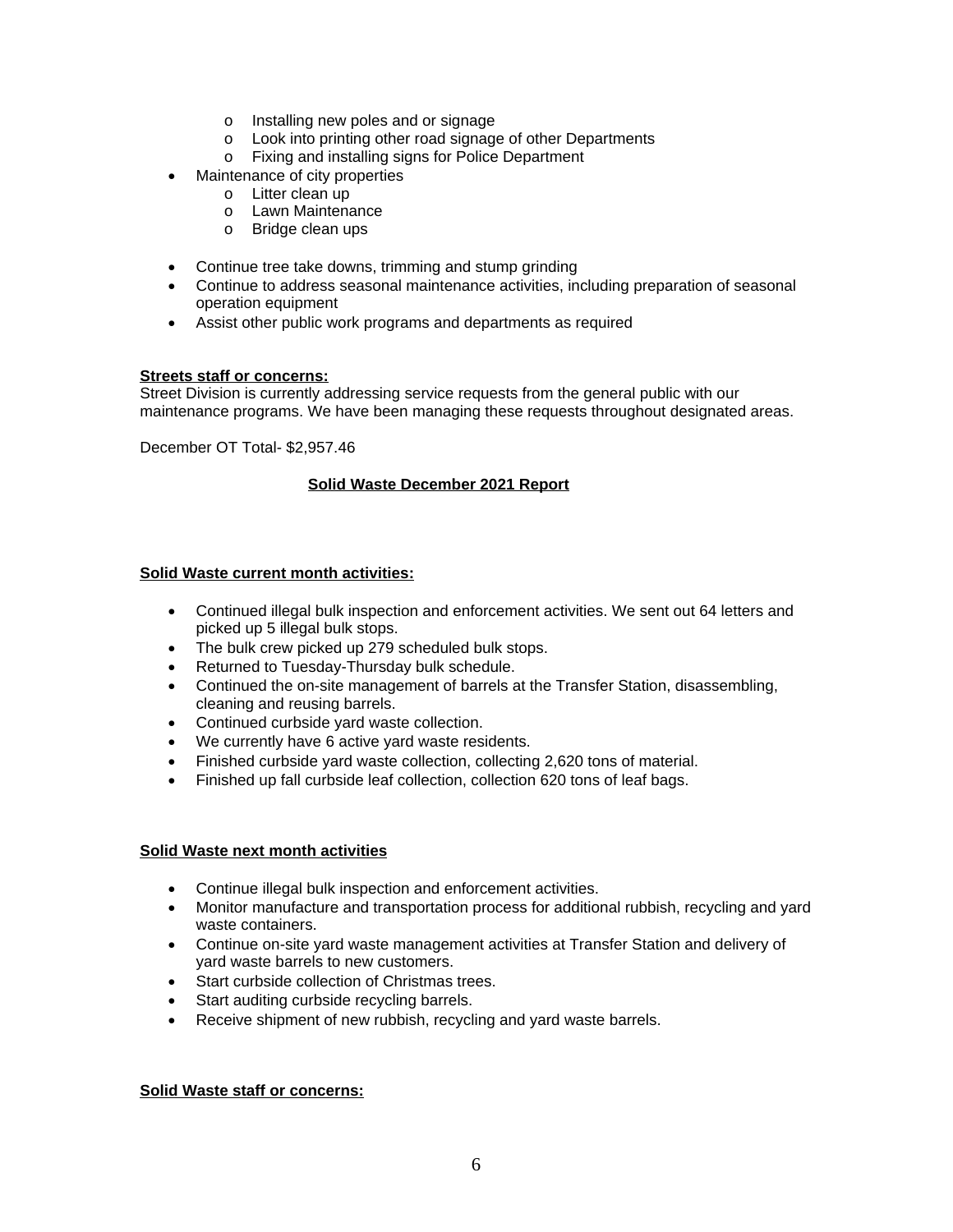- Manage Solid Waste Division staffing levels.
- Manage Division vehicle equipment needs.
- Continue to cross train Division employees.

| OT Costs/Revenue Generated:  |             |  |
|------------------------------|-------------|--|
| Solid Waste OT =             | \$13,302.58 |  |
| Transfer Station OT =        | \$7,721.44  |  |
| $TS$ Revenue (PAYT) =        | \$19,337.85 |  |
| <b>Residential Permits =</b> | \$7,955.00  |  |
| Commercial Permits =         | \$50.00     |  |
| Yard Waste Revenue =         | \$540.00    |  |
| Murphy Road Rebate =         | \$0.00      |  |
| Iron Liberty Recycling =     | \$641.00    |  |
| Aluminum Liberty Rec =       | \$0.00      |  |
| Batteries Liberty Rec =      | \$318.50    |  |
| Electronics Take Two =       | \$1,341.78  |  |
| Compost Sale =               | \$0.00      |  |
| Bulk Pick-Up Revenue =       | \$0.00      |  |
| Book $Box =$                 | \$0.00      |  |
| Misc. Revenue =              | \$0.00      |  |
| Border Street =              | \$705.00    |  |
| Illegal Bulk Fines =         | \$110.52    |  |
| Simple Recycling =           | \$0.00      |  |
| Barrel Sale =                | \$3,875.00  |  |
| Special Pick up $-2nd$       | \$1,050.00  |  |

# **Fleet Maintenance Current Activities:**

- Streets Div. (C41) 2008 Vactor had a bad engine oil leak. Both EGR's were replaced on the vehicle as well as a rigorous inspection done to the rest of the truck. Vehicle was repaired and is currently back in service.
- Solid Waste Div. (R23) 2015 Automated rubbish truck was called in for no hydraulics. Outcome was a broken PTO shaft that took out the vehicles engine fan as well. Broken shaft and fan were repaired in house. Truck during inspection also needed a main hydraulic line replaced. Finally a service was done and unit is back in service.
- Streets Div. (S4) 2011 1 ton pickup was brought in for multiple check engine lights. After running a diagnostic program on it, it turned out to be 2 cracked spark plugs. A full engine tune up was done. Truck is back in service but will require some body attention. Body is rotting out as well as bed of vehicle. Will request a replacement in budget.
- B.O.E backhoe was finished up. 2 lift cylinders for front bucket were repacked as well as a rear boom cylinder. Main control valve body was pulled and fitted for new o rings due to a bad leak and blow by. Faulty control levers were also replaced for the main bucket controls. Unit is repaired and back in service.